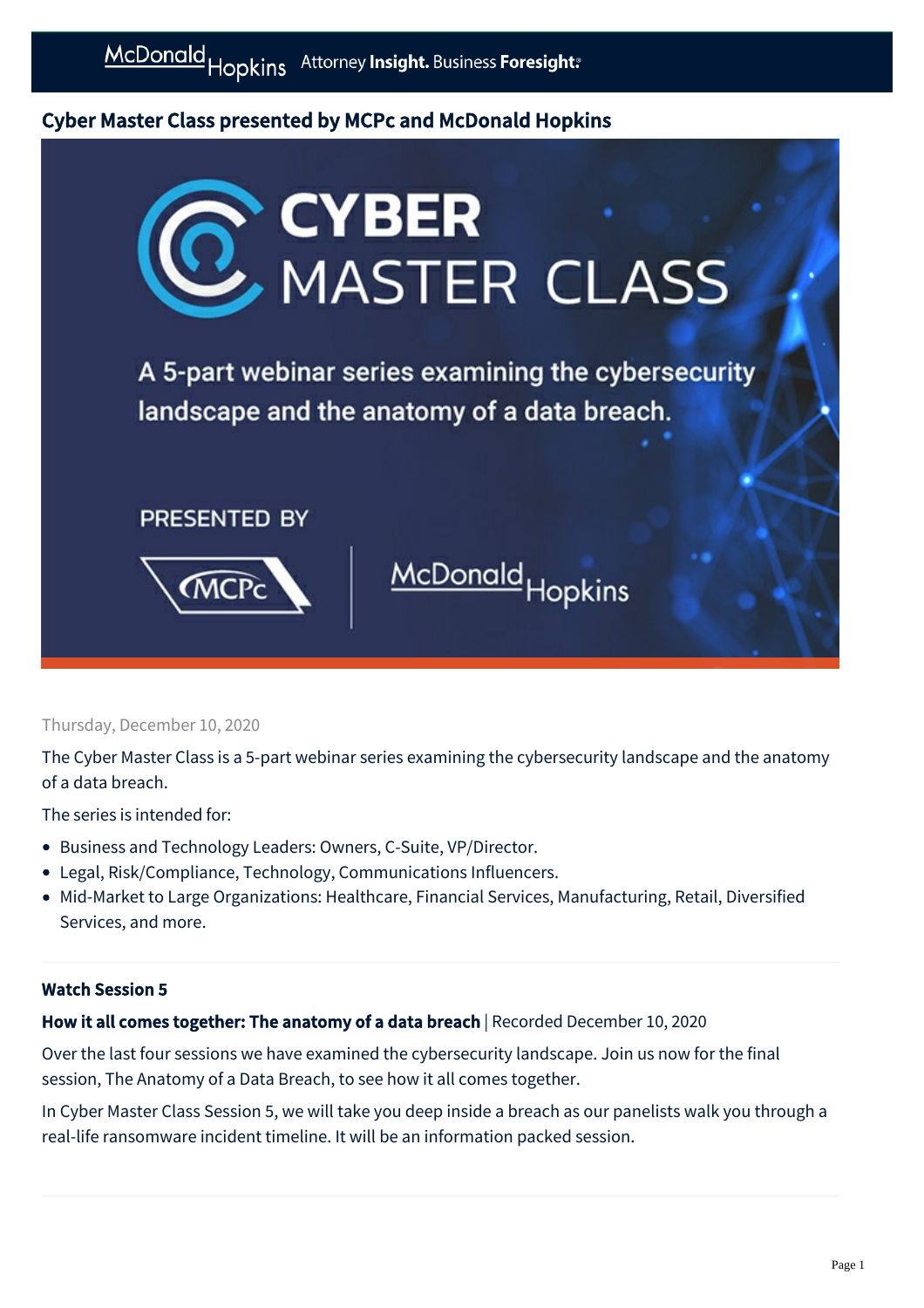## Watch Session 4

#### Incident response planning | Recorded November 19, 2020

With cyberattacks accelerating at an alarming rate having an Incident Response Plan is essential for every business. In Cyber Master Class Session 4 our Legal, Risk, Technology, and Communications presenters take an in-depth look at how to establish and practice an Incident Response Plan.

#### Watch Session 3

## How your technology partner drives data protection | Recorded October 29, 2020

Building on the first two classes which saw the FBI and CISA define the cyber threat landscape and McDonald Hopkins and Oswald Companies explore the legal and risk imperatives around cyber, in Class #3, MCPc delineates how your technology partner drives data protection. The session explores the elements of a Five Phase cybersecurity approach: Planning, Prevention, Detection, Response, and Recovery. Presenters include MCPc Security Principals Gunner Wagh and Christopher Prewitt.

## Watch Session 2

## Understanding the Legal and Risk Imperatives | Recorded October 8, 2020

Members of McDonald Hopkins Data Privacy & Cybersecurity Practice Group, including Co-Chairs Jim Giszczak and Dominic Paluzzi, join Oswald Companies Vice President and Cyber Strategic Leader Lacy Rex to examine topics including:

- Cybersecurity is a team effort guided by your legal and risk advisors
- Roles that make up the team
- Developing a cyber protection protocol
- Understanding the legal, regulatory, compliance, and privacy concerns and how they tie back to threats
- Cyber breach insurance options
- Case Stories: Bottom Line Pain
- Resources for additional knowledge: Legal & Risk Checklist

## Watch Session 1

## The clear and present danger of cyber threats | Recorded September 24, 2020

Experts from the FBI and Cybersecurity and Infrastructure Security Agency discussed the clear and present danger of cyber attacks and explained how law enforcement regularly partners with the private sector to share information and expertise that helps organizations become more secure. Panelists: Eric Smith (Special Agent in Charge, FBI Cleveland), Chris Gabbard (CISA, Cybersecurity Advisor, Region 5), Gunner Wagh (MCPc, Security Principal), Dominic Paluzzi (Member, McDonald Hopkins, Co-Chair of Data Privacy & Cybersecurity Practice Group.